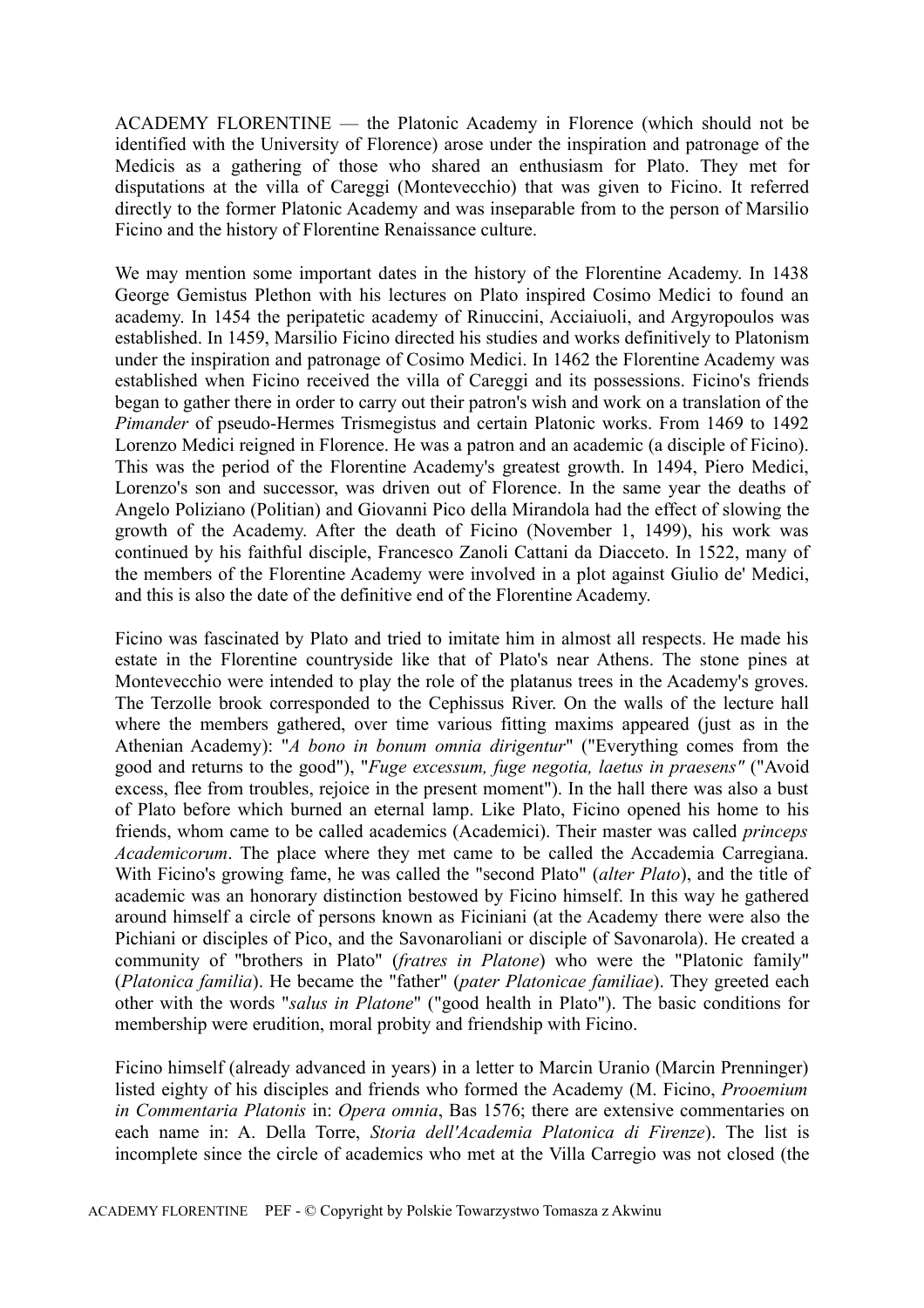list does not mention important figures such as Alberti and Landino). Some names mentioned by Ficino: Andelo Poliziano, Alessandro Braccesi, Carlo Marsuppini, Leonardo da Colle, Bernardo Vettori, Giovanni Pico della Mirandola, Bernardo de' Medici, Pietro di Marco Parenti, Bernardo di Simone Canigiani, Piero Compagni, Pier Saderini, Oliviero Arduini, Piero Guicciardini, Piero and Bernardo del Nero, Bindaccio Ricasoli, Bartolomeo, Nicollo and Philippo Valori, Demetrio Calcondila, Giuliano and Lorenzo de' Medici, Domenico Benivieni, Antonio di Paolo Benivieni, Girolamo Amazzi, Bastiano di Antonio Foresi, Antonio d'Agostino da S. Miniato, Francesco Bandini, Girolamo Rossi, Pietro di Leonardo Leoni da Spoleto, Cherubino di Bartolo Quarquagli, Baccio di Luca Ugolini, Riccardo di Marco Angioleri d'Anghiari, Lorenzo di Silvestro Guiducci, Antonio di Bellincione degli Agli, and Francesco Cattani da Diacceto. Other names on the list: Comandi, Nuzzi, Lippi, Colucci, Martini, Calderini, Dovizi, Cocchi, Michelozzi, G. Guicciardini, A. Albizzi, F. Rinuccini, G. V. Soderini, B. Rucellai, F. Carducci, A. Lanfredini, and G. Canacci.

Among the "co-philosophers" and "brothers in Plato" as Ficino called them, we find not only philosophers, but also poets, rhetoricians, lawyers, politicians, priests, physicians and musicians. This was not an accident but was fully intended by Ficino (M. Ficino, *Prooemium in Commentaria Platonis*, in: *Opera Omnia*, Bas 1576). His inspiration was to seek out a special bond and spiritual community of persons in the intellectual order, and to host a unified and inseparable selection of topics considered and discussed were unified and inseparable that included overlapping elements from philosophy, theology, medicine, philology, literature, law and political science. This approach was a special feature of the culture of the Italian Quattrocento. The meetings at the Villa Careggi cannot be regarded as purely academic, nor can the place be regarded as an academy in the strict sense of the world as an institution with its own statutes, rules and plenary official meetings, but it was a center for cultural life, a unique "intellectual salon" in which all the participants kept in constant contact with Ficino even if they were unable to take part in the gatherings, all were fascinated by his unique personality, and many felt solidarity with the program of his philosophy. which took in all the above-mentioned elements and was expressed in various slogans such as *prisca theologia*, *catena aurea*, *pia philosophia*, and *docta religio*. The collective work of the Florentine Platonic Academy was limited to three planes. First, there were learned colloquiums and lectures, recitations, and free-ranging philosophical and literary discussions. Second, there were festive symposiums (erudite banquets modeled after Plato's *Symposium*) connected with an official celebration of Plato's birth and death set for the seventh of November. Third, there were quasi-didactic activities including private lectures, courses in rhetoric, the translation of texts, probative disputations, speeches for special occasions and disputations on preestablished themes.

Under Ficino's direction (especially after 1469), the views and program of activities of the members of the Florentine Academy were consolidated and focused on two basic motifs in Ficino's creative work. The first was a thought borrowed from Gemistus Plethon, that from Hermes to Plotinus there is a single great philosophical and theological tradition of eternal wisdom (*prisca theologia*, *catena aurea*), which Ficino tried to make agree as much as possible with orthodox Christian thought. For this reason he also inserted Christian authors into this tradition (including St. Augustine, Dionysius the Areopagite and others up to Cusanus). In this way he created an original theory of "learned religion" and "pious philosophy" (*docta religio* and *pia philosophia*). Ficino was transformed from "a pagan into a soldier of Christ" and in the propagation of the thought of Plato and Plotinus he saw a true service for Christ and the best defense of the Christian religion (*theologia platonica*). He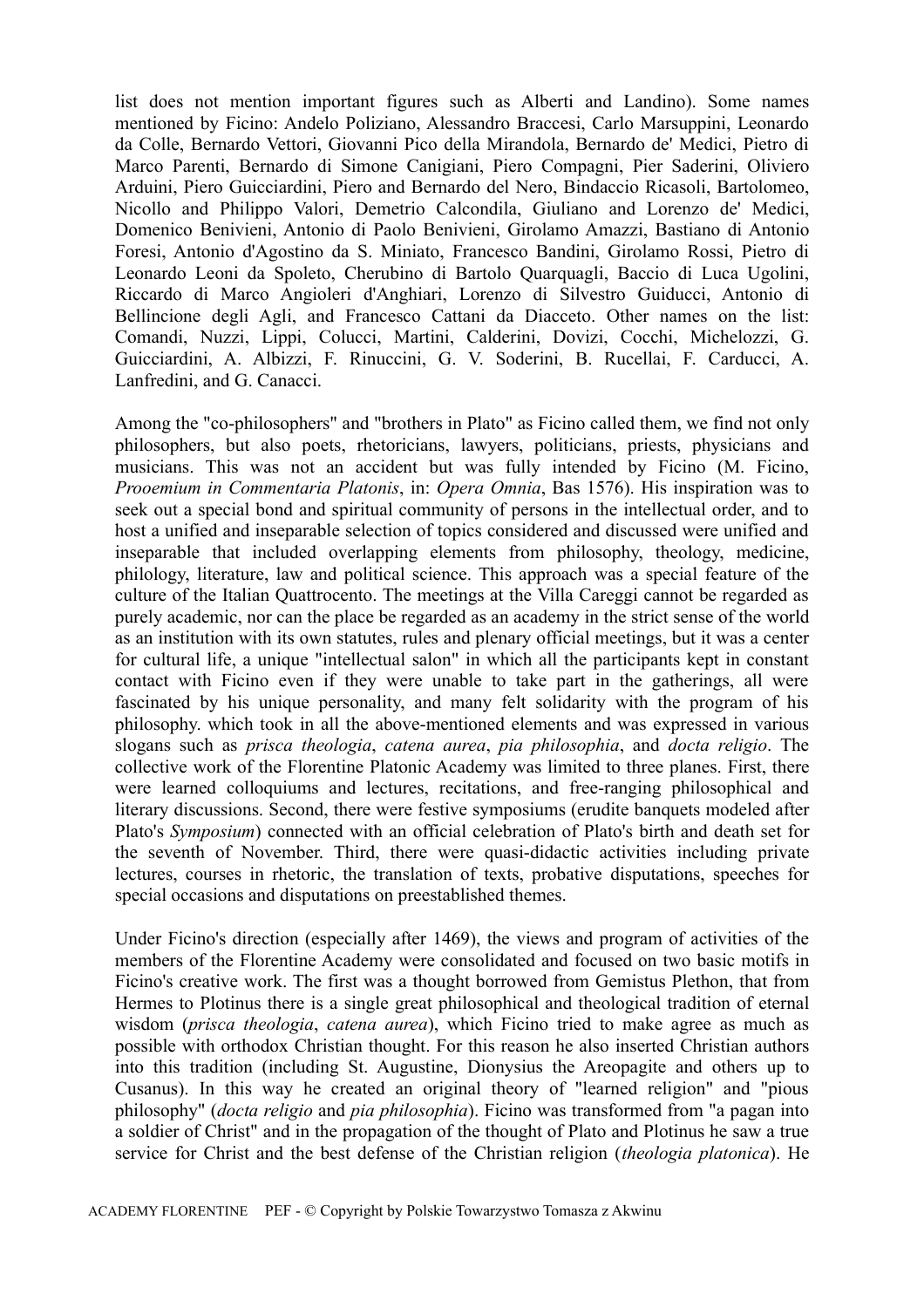also wanted to contribute in a real way to the establishment of one state in Latin *Christianitas* in which which the ideals of a pure Platonic-Christian spiritualism would be realized. He tried to realize this idea in Hungary (where he intended to travel) through his friendship with King Matthias Corvinus and a circle of Hungarian and Italian humanist friends who resided in the royal court. He regarded them as the builders of a new exemplary political community, a state of love. The first framework had been built by Socrates, the precursor of Christ, who built a true human community by making strong the bonds of love (Swieżawski DF III 201). This was the source of his broadly conceived Renaissance philosophy of love. This philosophy became an exceptionally important element of reflection for Ficino (his two commentaries on Plato's *Symposium*) and for his "brothers in Plato". The theory and practice of friendship was inseparably joined with the theory of love. Friendship was conceived as a desire to acquire the ancient but already "Christianized" version of wisdom by which they could resolve not only individual problems, but also problems of the collective happiness of people in general. The concept of Platonic love that was developed in this milieu was strictly connected with a spiritualistic conception of man. It emphasized freedom and the special dignity of the human person. It was opposed to all forms of Epicurean hedonism, which was widely propagated among many Renaissance humanists.

The second theme in Ficino's creative work is his profound conviction, derived from Argyropoulos, Bessarion, Filelfo and others, that Plato's and Aristotle's philosophies are in real agreement and harmony (they agree as to principles, and disagree only in verbal formulas). In this respect, Ficino was in complete agreement with his "brother in Plato", Giovanni Pico della Mirandola, and he thought that this agreement (*concordia*) must be fully presented and justified. He was firmly opposed to the Averroistic and Alexandrian interpretation of Aristotle. The result was that their collective work initiated the philosophical current known today as Renaissance Platonism (or according to some, neo-Platonism), and they saw themselves as a continuation of the ancient Platonism. Without the collaboration of his circle of enthusiasts of Plato, it would certainly have been difficult for Ficino to undertake the enormous work of making the texts of Platonic literature in the broad sense accessible to the western world, namely Latin translations of the works of Plato and Plotinus, minor neo-Platonic writings, patristic writings, hermetical works (*Corpus hermeticum*) and Orphic hymns (*Orphica*). Ficino wrote commentaries to many of this works, including Plato's *Symposium* and *Parmenides*, and Plotinus' *Enneads*, which he regarded as his greatest accomplishment beside his philosophical and religious summa, the *Theologia platonica de immortalitate animae*, which was dedicated to a defense of the Christian doctrine of the immortality of the human soul. In this milieu Ficino also composed other treatises (*De triplici vita*, *De religione christiana*, *De vita coelitus comparanda*; *Apologia*; *Epistolarium*; *Vita Platonis*), writings which well reflected the interests and the evolution of the intellectual orientation of the whole academic community around Ficino.

The views that enlivened the Florentine Academy spread and influenced many scientific centers in Europe at the time (including Kraków, Budapest, Paris, Tübingen, and Leipzig) and inspired the work of many humanists of the time (including Aegidius Viterbo, Leone Ebreo, Lefèvre d'Étalpes, Symphorien Champier, Paracelsus, Celtes, Marcin Prenninger, Philip Kallimach, Nicholas Copernicus, Giordano Bruno; cf. Swieżawski DF III 213-217). One of the most eminent disciples of Ficino was Francesco Zanoli Cattani da Diacceto (d. 1522), who continued and developed in his writings (*De amore libri tres* and *Panegyricus in Amorem*) the neo-Platonic philosophy of wisdom. After Ficino's death he tried to continue his work as faithfully as possible. He took over the direction of the Florentine Academy and